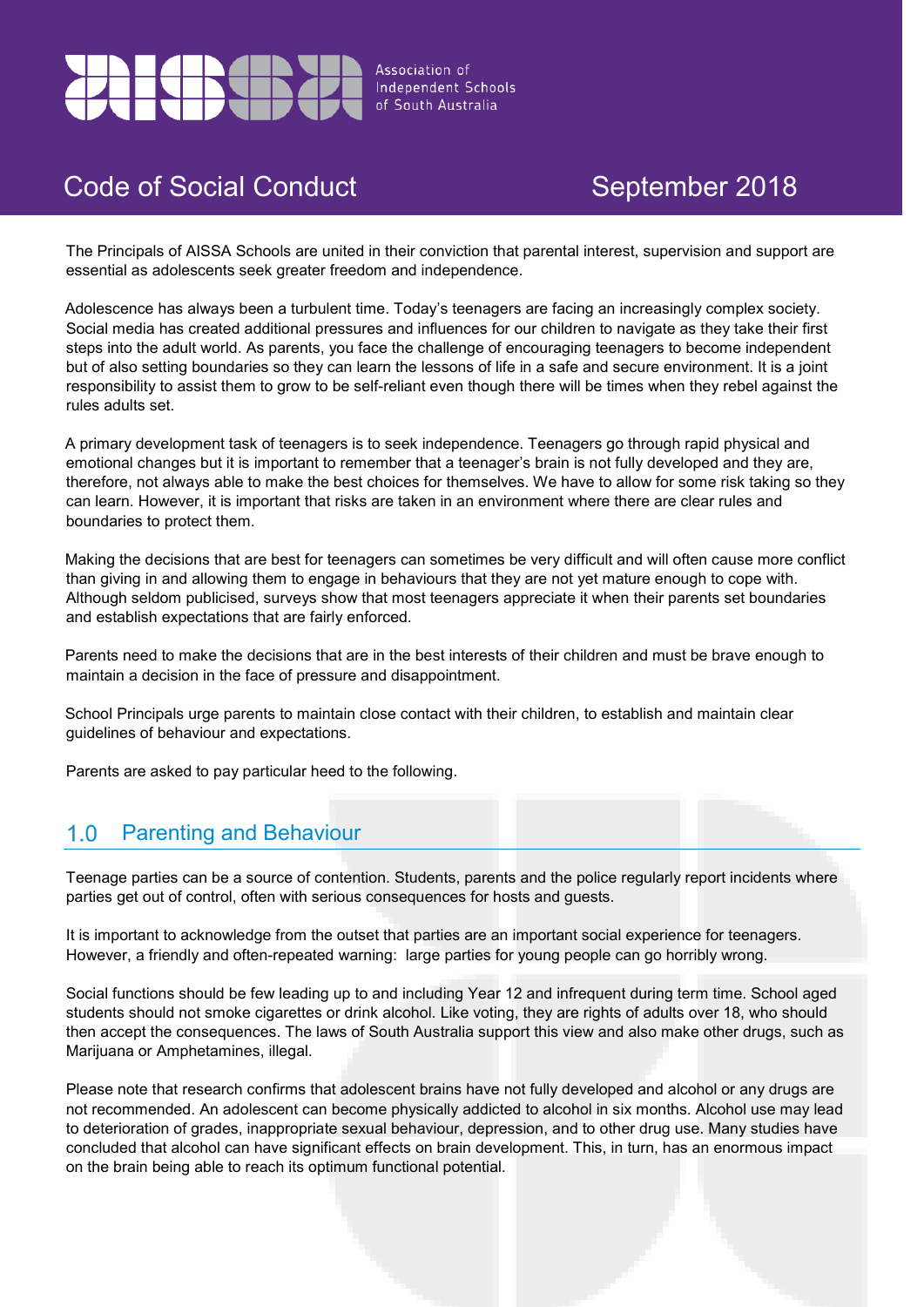Your teenager's school shares with parents the responsibility for the development of young people and their ability to make sound choices. If either avoids responsibility, the other becomes relatively powerless to provide effective influence. Alcohol and drug use is appreciably lower among teenagers with parents who make their expectations for alcohol and other drug use clear.

In recent interviews with senior students who have not used alcohol, every student said that the primary reason they have not used it is the fact that their parents expect them not to use. Generally speaking, if parents expect and communicate the fact that alcohol is not to be consumed, the possibility of that being a reality is strong. If the parent feels that "kids will be kids," and that their teenager will try alcohol or drugs, that is more likely to be the outcome.

## Hosting Parties  $2.0$

It is now a legal requirement that if, despite all the medical and other evidence against it, alcohol will be served at a party to young people under 18, the consent in writing of that young person's parents must be obtained. Significant fines are legislated for breaches of this requirement.

In addition, the law requires that young people are responsibly supervised if they are consuming alcohol. This means that direct supervision is required. The supervising adults must not be intoxicated, and the young person's consumption of alcohol should be supervised to ensure that they do not become intoxicated.

Parties must be planned with your teenager well ahead of time. Many problems can be prevented by open communication between parents. There will be areas of agreement and others you will need to negotiate. It is important that you both understand and stick to the plan that you have devised together.

Social functions should be kept simple and should finish at a reasonable hour. Elaborate functions tend to produce a spirit of competition and often cause embarrassment to teenagers whose parents are not in the position to reciprocate on the same scale.

To minimise the possibility of gate-crashers, establish a guest list and issue individual written invitations. Information on the invitations should include the address and contact phone number of the host parents, starting and finishing times, and a written RSVP if alcohol is to be served. Avoid invitations that can be reprinted and RSVPs being transmitted by sms or email. There should be a responsible adult at all points of entry throughout the night, armed with the guest list. Gate-crashes should be confronted and asked to leave immediately. Police assistance should be requested when needed.

Check the guest list off at your door. Never permit gate-crashers or others whom you have not specifically invited to join in. The adults should move among the guests regularly. As hosts, parents are responsible for the welfare and safety of other people's sons and daughters. Never leave younger people in a house unsupervised.

Make your 'no alcohol or illegal substances' position clear. You have a duty of care and will be liable if alcohol and drugs are served at your home without prior parental consent.

Define the party area. Ensure adequate lighting. Advise neighbours and the local police of the date, time, and supervision arrangements and that there may be some loud music and general noise. Check the regulations regarding permitted noise levels in your area.

Be careful about the moral and legal implications of selling alcohol, which includes the requirement to hold a liquor licence. It is an offence to sell alcohol to minors (young people under the age of 18 years), supply alcohol to minors in a public place or serve alcohol to minors where they have paid an entrance fee. Minors cannot buy alcohol or drink alcohol in public places.

Do not allow backpacks into the party. Be vigilant about hip flasks. Never allow guests to leave the party and then return later. These guests may be using you and your function to disguise errant behaviour elsewhere. Negotiate rules about tobacco. It is illegal to supply cigarettes or tobacco to people under the age of 18 years. It is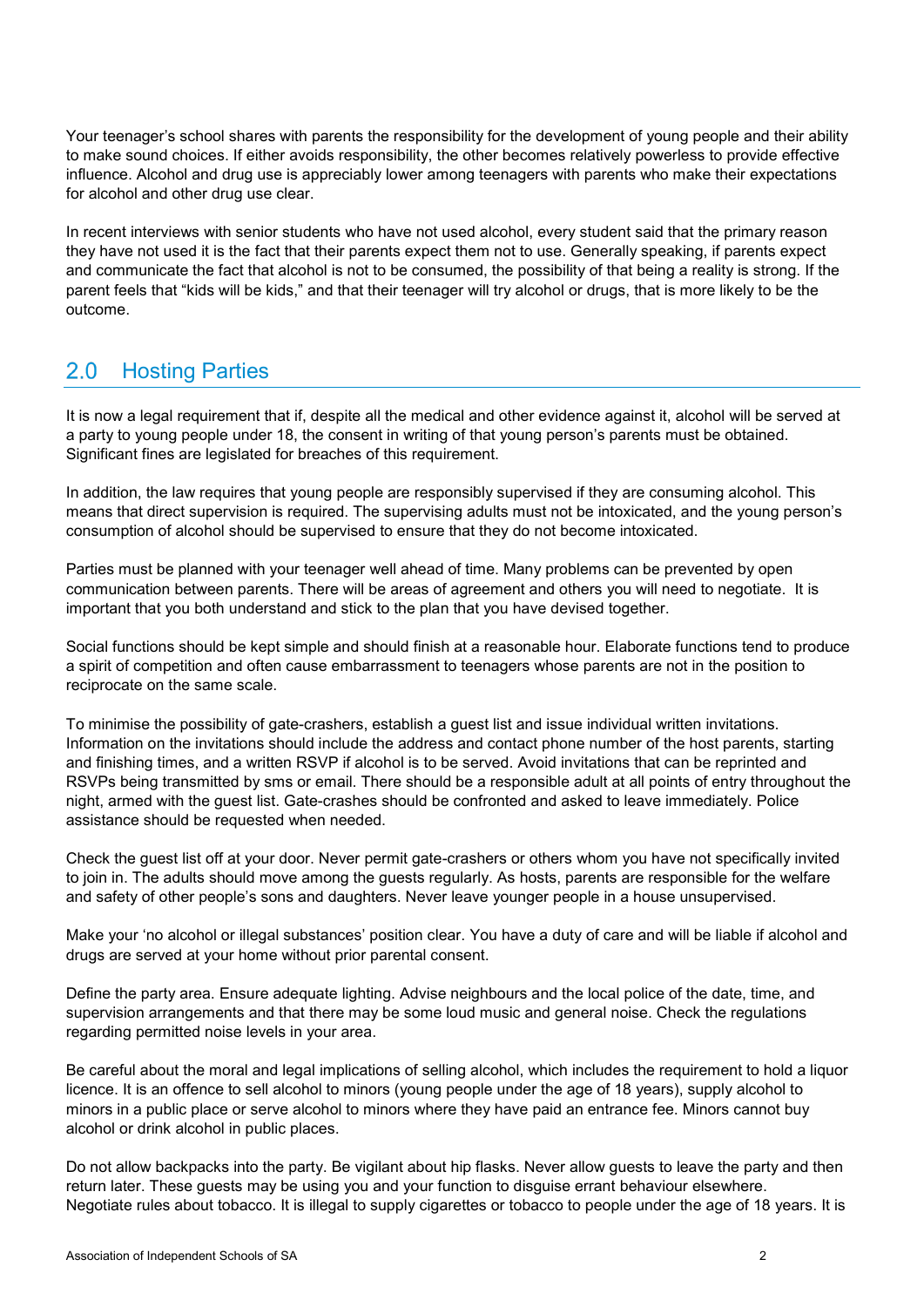also illegal for someone under 18 years to smoke tobacco. We encourage you to make the whole party smokefree. If not, then ensure you have smoke free areas.

There are provisions under the criminal code relating to sexual offences and age restrictions. Parents must be mindful that when young people consume alcohol, their inhibitions decrease and the likelihood of them engaging in sexual activity, with or without consent, increases. As such, supervision of all areas of the premises is critical.

Serve plenty of water as well as soft drinks and finger food which is popular with teenagers.

Accidents can occur, damaging both people and property. Parents need to check they have minimised the risks and that both public and house and contents insurance are up to date. Parents have a duty of care to make sure that guests at their home are safe. Failure to fulfil this duty of care can result in legal action being instigated against them.

Make sure there are contingency plans in place for ways to get guests safely home. Prevent any person from driving who is under the influence of alcohol or drugs. Consider that some guests may have to sleep over if transport becomes a problem, or if the party finishes very late.

Encourage appropriate forms of entertainment which include music and dancing. Boredom can lead to less desirable activities.

Provide a safe and quiet place where young people can slow down away from the action of the party.

Check those who are driving are safe to do so.

Have readily available a list of emergency numbers and a first aid kit. Act immediately if someone gets violent or becomes injured or is severely affected by drugs or alcohol. If someone is ill, do not delay in calling in an ambulance. Teenagers do not always seek help when they should so vigilance by adults is essential to ensure the safety of every young person present in your home.

#### $3.0$ Attending Parties

Be sensitive about the strength of peer pressure and the desire of your teenager to be accepted and popular.

You should ask how the party will be run, what time it starts and finishes including what plans are in place for dealing with situations such as gate-crashers.

Deliver your teenager to the party or event yourself, and always collect him/her at an agreed time. Principals recommend that parents pay close attention to transport and other arrangements made by their children for attendance at social functions. You have the right to enter the venue yourself. Most young people are more likely to drink or smoke or take illicit drugs if they think there is a chance they will not see their parents that evening. At the very least, always speak to your teenager after they arrive home.

If you are not able to transport your teenager to and from the party, encourage him/her to go out with trusted friends and to leave the party together. Discuss the venues they intend to visit and which friend will be their buddy to keep them safe. Obtain contact details, especially the mobile phone number of this buddy.

Be sure that your teenager knows the strategies to avoid trouble and is knowledgeable about the risks of substances and situations. You should always be immediately available by telephone if your teenager wishes to leave a difficult situation early. Encourage them to take a mobile phone and to telephone you if assistance is required. Prearrange a phrase they can use which will enable them to let you know they are concerned without having to alert their friends who may be listening.

Ask your teenager to let you know of any changes to agreed plans.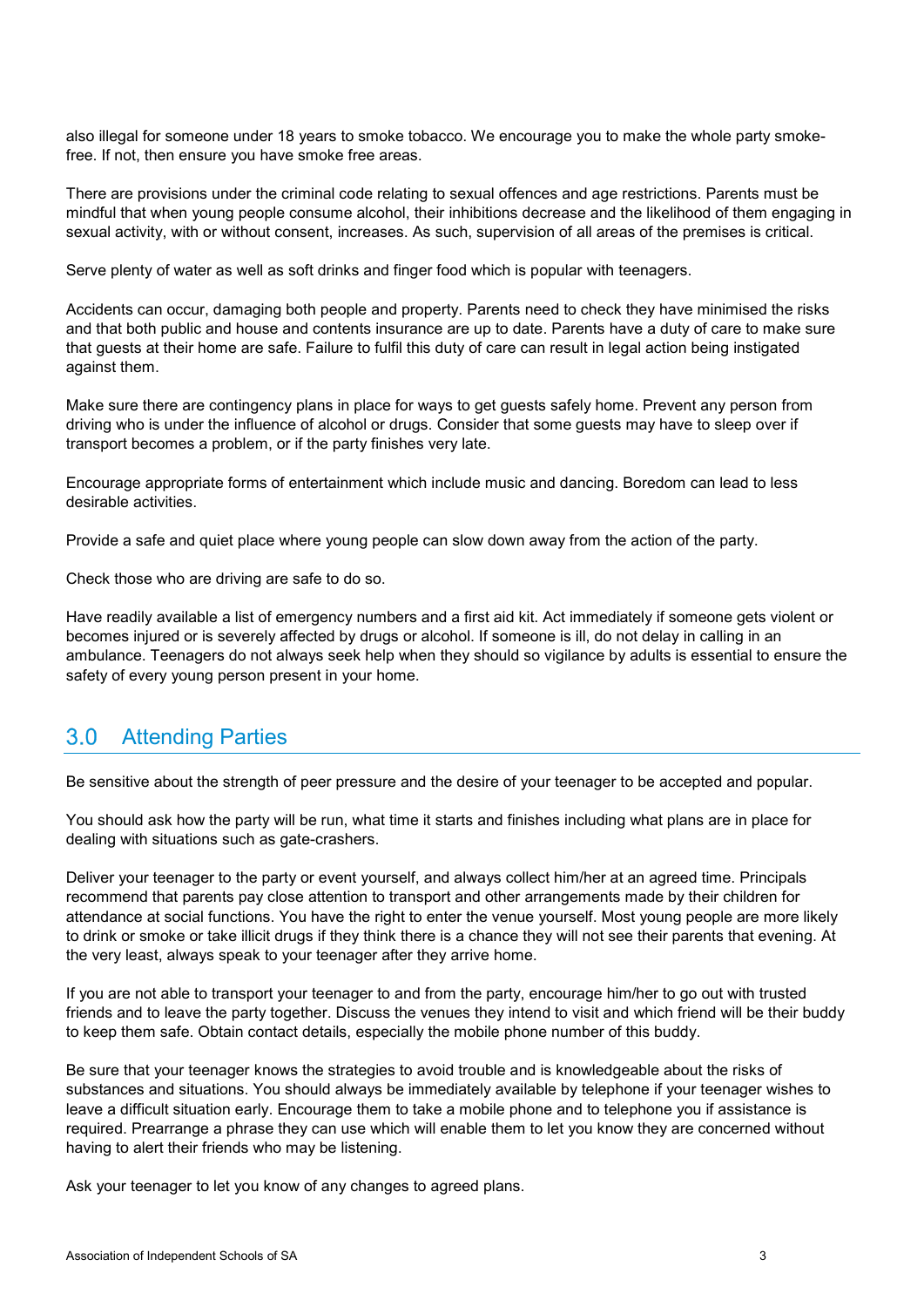You will need to provide written permission if your teenager is permitted to drink alcohol at a private function.

- set a limit to drinking in terms of types and quantity of alcohol and stick to it;
- do not let them drive;
- allow only trusted people to serve them drinks:
- ask them to eat before leaving home;
- space their drinks with non-alcoholic drinks and food. Encourage them to avoid shouts or top ups; and
- Make sure they know not to leave drinks unattended.

This Code of Conduct has been developed by the AISSA and endorsed by the Schools listed below. It is intended for the guidance of parents and students. Parents are asked to note its contents and any additional requirements which Principals of individual schools may have for the pupils in their schools.

### 4.0 Drug and Alcohol Education Programs at School

Please check with your teenager's school about educational programs on drugs and alcohol.

Together parents and schools can take a strong stance against the use of alcohol, tobacco, drugs and other sources of difficulty for young people of school age. Parents are urged to work with their teenager's school on these matters at all times.

### Further Information  $5.0$

Further information can be obtained from the following websites:

<http://darta.net.au/factsheets/> (Drug and Alcohol Research and Training Australia)

[www.alcohol.gov.au/internet/alcohol/publishing.nsf/Content/guide-parent](http://www.alcohol.gov.au/internet/alcohol/publishing.nsf/Content/guide-parent) (Alcohol and Your Kids – A Guide to Parents and Carers)

[https://www.cbs.sa.gov.au/assets/LAR/liquor-gambling/Liquor-reform/FAQ-for-parents-supply-of-alcohol-to](https://www.cbs.sa.gov.au/assets/LAR/liquor-gambling/Liquor-reform/FAQ-for-parents-supply-of-alcohol-to-minors.pdf)[minors.pdf](https://www.cbs.sa.gov.au/assets/LAR/liquor-gambling/Liquor-reform/FAQ-for-parents-supply-of-alcohol-to-minors.pdf) (Consumer and Business Services – Parent FAQ – Supply of Alcohol to Minors)